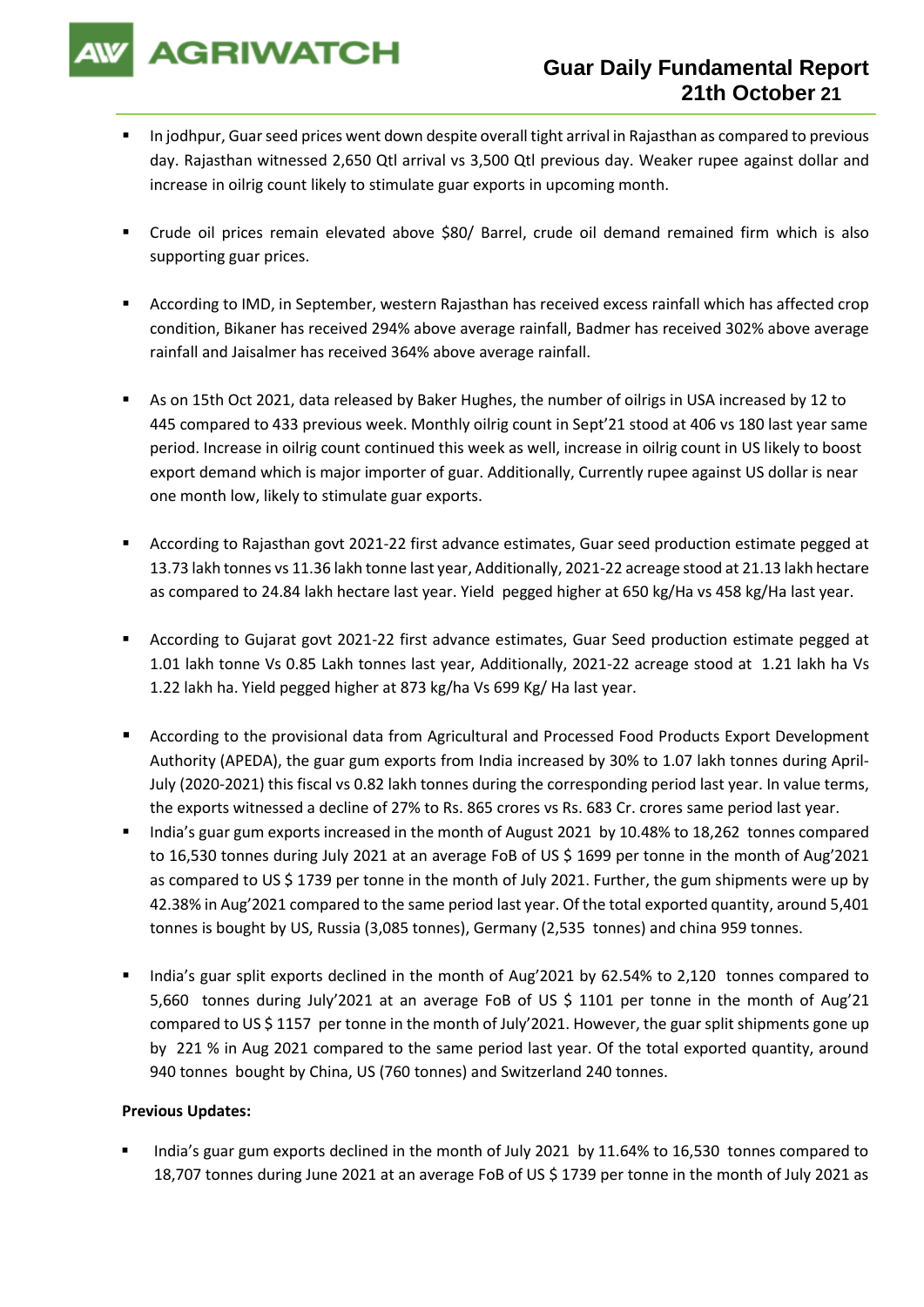**AGRIWATCH** 

## **Guar Daily Fundamental Report 21th October 21**

compared to US \$ 1589 per tonne in the month of June 2021. Further, the gum shipments were up by 0.86% in July 2021 compared to the same period last year. Of the total exported quantity, around 2,656 tonnes is bought by US, 4185 tonnes by Russia, 2749 tonnes by Germany and 813 tonnes by China.

- India's guar split exports declined in the month of July 2021 by 37.22% to 5,660 tonnes compared to 9,016 tonnes during June 2021 at an average FoB of US \$ 1157 per tonne in the month of July compared to US \$ 1005 per tonne in the month of June 2021. However, the guar split shipments went up by 424 % in June 2021 compared to the same period last year. Of the total exported quantity, around 4,500 tonnes is bought by China, 980 tonnes by US and 120 tonnes by Switzerland.
- Outlook: The guar seed and guar gum prices are likely to trade with firm bias amid lower acreage, lower yield expectation, increase in oil rig count with good industrial demand in near to medium-term. Guar seed prices are expected to trade around Rs5800-6500/Qtl.

| <b>NCDEX-FUTURES MARKET - Guar Seed</b> |         |      |             |      |              |               |          |       |        |
|-----------------------------------------|---------|------|-------------|------|--------------|---------------|----------|-------|--------|
| <b>Contract</b>                         | %       | Open | <b>High</b> | Low  | <b>Close</b> | <b>Volume</b> | Change   | ΟI    | Change |
| <b>Nov-21</b>                           | $+2.27$ | 6248 | 6359        | 6220 | 6350         | 37565         | $-45980$ | 56580 | 480    |
| <b>Dec-21</b>                           | $+2.68$ | 6337 | 6410        | 6280 | 6409         | 3010          | $-9110$  | 9870  | 530    |

| NCDEX-FUTURES MARKET- Guar Gum |         |             |             |       |              |               |          |       |          |
|--------------------------------|---------|-------------|-------------|-------|--------------|---------------|----------|-------|----------|
| <b>Contract</b>                | %       | <b>Open</b> | <b>High</b> | Low   | <b>Close</b> | <b>Volume</b> | Change   | ΟI    | Change   |
| <b>Nov-21</b>                  | $+3.37$ | 11245       | 11519       | 11182 | 11485        | 17795         | $-22190$ | 50240 | $-1,955$ |
| <b>Dec-21</b>                  | $+3.53$ | 11405       | 11642       | 11311 | 11620        | 2770          | $-3805$  | 7300  | 1.115    |

| <b>Guar seed Stock Position:</b> |              |                          |              |  |  |  |  |
|----------------------------------|--------------|--------------------------|--------------|--|--|--|--|
| <b>Stocks</b>                    | <b>Demat</b> | <b>In-Process</b>        | <b>Total</b> |  |  |  |  |
|                                  | 19-Oct-21    | 19-Oct-21                | 19-Oct-21    |  |  |  |  |
| <b>Bikaner</b>                   | 12158        | 507                      | 12665        |  |  |  |  |
| <b>Deesa</b>                     | ٠            | -                        | -            |  |  |  |  |
| Sri Ganganagar                   | 1220         | 30                       | 1250         |  |  |  |  |
| <b>Jodhpur</b>                   | 714          | -                        | 714          |  |  |  |  |
| <b>Nokha</b>                     | -            | $\overline{\phantom{a}}$ | -            |  |  |  |  |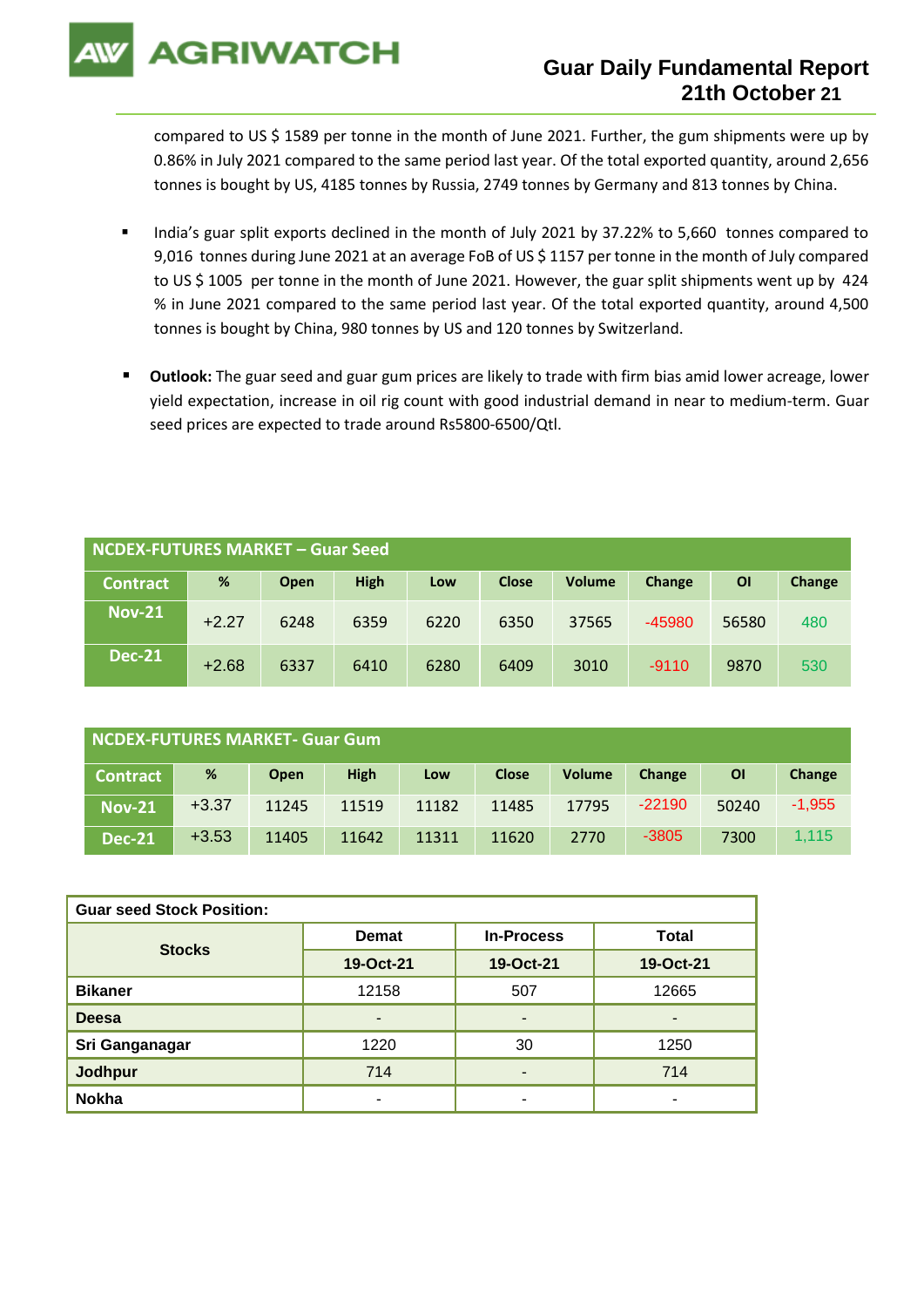

| <b>Guar Gum Stock Position:</b> |                |                   |                |  |  |  |  |
|---------------------------------|----------------|-------------------|----------------|--|--|--|--|
| <b>Stocks</b>                   | <b>Demat</b>   | <b>In-Process</b> | <b>Total</b>   |  |  |  |  |
|                                 |                |                   |                |  |  |  |  |
| <b>Deesa</b>                    | 3552           | ۰                 | 3552           |  |  |  |  |
| <b>Bikaner</b>                  | 9815           | 487               | 10302          |  |  |  |  |
| Jodhpur                         | 4072           | 20                | 4092           |  |  |  |  |
| <b>Nokha</b>                    | 90             |                   | 90             |  |  |  |  |
| Sri Ganganagar                  | -              | -                 | $\blacksquare$ |  |  |  |  |
|                                 |                |                   | 20-Oct-21      |  |  |  |  |
| <b>Churi and Korma Prices:</b>  |                |                   | 20-Oct-21      |  |  |  |  |
| <b>Commodity</b>                | <b>Center</b>  |                   | Rs./75 kg.     |  |  |  |  |
| <b>Churi</b>                    | Jodhpur        |                   |                |  |  |  |  |
| Korma                           | Jodhpur        | 3684.75           |                |  |  |  |  |
| Churi                           | Sri Ganganagar | NR.               |                |  |  |  |  |
| <b>Korma</b>                    | Sri Ganganagar | N <sub>R</sub>    |                |  |  |  |  |

| <b>Guar Export Prices:</b>         | 20-Oct-21                   | 20-Oct-21     |               |
|------------------------------------|-----------------------------|---------------|---------------|
|                                    | Variety                     | Value (Rs/Kg) | Value (\$/MT) |
| <b>Guargum/Split (Mundra Port)</b> |                             | <b>NR</b>     | <b>NR</b>     |
|                                    | 200 Mesh 5000<br><b>CPS</b> | NR.           | NR.           |
| <b>Guargum Powder</b>              | 200 Mesh 3500<br><b>CPS</b> | <b>NR</b>     | NR.           |
|                                    | Meal 40%                    | NR.           | NR.           |
| <b>Guargum Meal</b>                | <b>Meal 50%</b>             | <b>NR</b>     | <b>NR</b>     |

| <b>Guar seed EDD:</b> |                              |                          |                              |                          |           |
|-----------------------|------------------------------|--------------------------|------------------------------|--------------------------|-----------|
|                       | 10-Nov-21                    | 10-Dec-21                | 01-Jan-21                    | 10-Feb-22                | 10-Mar-22 |
| <b>Bikaner</b>        | 285                          | 200                      | 1582                         | 502                      | 40        |
| <b>Deesa</b>          | $\qquad \qquad \blacksquare$ | $\overline{\phantom{0}}$ | $\overline{\phantom{a}}$     | $\overline{\phantom{a}}$ |           |
| Sri Ganganagar        | 90                           | 30                       |                              |                          |           |
| Jodhpur               | ٠                            |                          | -                            | $\overline{\phantom{a}}$ |           |
| <b>Nokha</b>          | $\overline{\phantom{a}}$     |                          | $\qquad \qquad \blacksquare$ | $\overline{\phantom{a}}$ |           |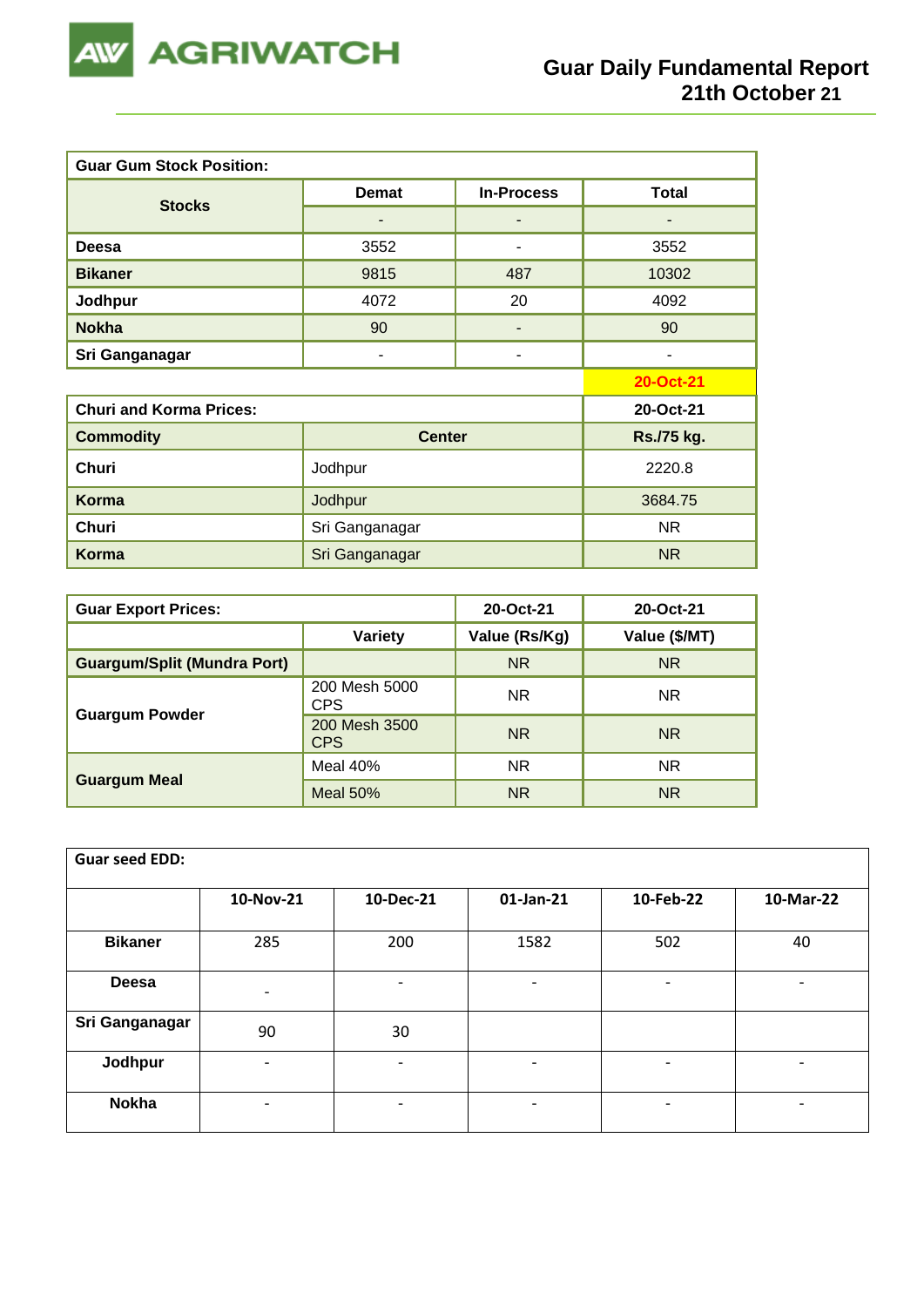

 $\overline{\phantom{a}}$ 

| <b>Guar Gum EDD:</b> |                              |           |                          |           |                          |  |  |  |
|----------------------|------------------------------|-----------|--------------------------|-----------|--------------------------|--|--|--|
|                      | 10-Nov-21                    | 10-Dec-21 | $01$ -Jan-21             | 10-Feb-22 | 10-Mar-22                |  |  |  |
| Deesa                | $\overline{\phantom{0}}$     |           |                          |           | $\overline{\phantom{a}}$ |  |  |  |
| <b>Bikaner</b>       | $\qquad \qquad \blacksquare$ | 100       | 751                      | 74        | 596                      |  |  |  |
| Jodhpur              | 1203                         | 1197      | 80                       | 313       | 566                      |  |  |  |
| <b>Nokha</b>         | 20                           | 284       | 239                      | 339       | 249                      |  |  |  |
| Sri Ganganagar       | 10                           | -         | $\overline{\phantom{0}}$ | 10        | $\overline{\phantom{a}}$ |  |  |  |

| <b>Guar Seed Prices at Key Spot Markets:</b> |                 |                           |               |                 |                              |  |  |
|----------------------------------------------|-----------------|---------------------------|---------------|-----------------|------------------------------|--|--|
| <b>Commodity</b>                             |                 |                           |               | Prices (Rs/Qtl) |                              |  |  |
| <b>Guar Seed</b>                             | <b>District</b> | <b>Centre</b>             | 20-Oct-<br>21 | 19-Oct-<br>21   | <b>Change</b>                |  |  |
|                                              | Jodhpur         | Jodhpur (Loose)           | 5900          | 6000            | $-100$                       |  |  |
|                                              |                 | Jodhpur(Delivery)         | 6195          | 6300            | $-105$                       |  |  |
|                                              |                 | Sri-Ganganagar(Loose)     | 6100          | 6100            | <b>Unch</b>                  |  |  |
|                                              |                 | Sri-Ganganagar (Delivery) | 6250          | 6250            | <b>Unch</b>                  |  |  |
|                                              | Sri-Ganganagar  | Rawla (Loose)             | <b>NR</b>     | <b>NR</b>       | $\blacksquare$               |  |  |
|                                              |                 | Gharsana (Loose)          | <b>NA</b>     | <b>NA</b>       | $\blacksquare$               |  |  |
|                                              |                 | Raisinghnagar (Loose)     | <b>NR</b>     | <b>NR</b>       | $\qquad \qquad \blacksquare$ |  |  |
|                                              | <b>Bikaner</b>  | Bikaner (Loose)           | 6000          | 6060            | $-60$                        |  |  |
|                                              |                 | <b>Bikaner (Delivery)</b> | 6300          | 6363            | $-63$                        |  |  |
|                                              |                 | Nokha(Loose)              | 6100          | 6150            | $-50$                        |  |  |
| Rajasthan                                    |                 | Nokha (Delivery)          | 6405          | 6458            | $-53$                        |  |  |
|                                              |                 | Khajuwala (Loose)         | 6000          | 6000            | <b>Unch</b>                  |  |  |
|                                              |                 | Khajuwala (Delivery)      | 6300          | 6300            | <b>Unch</b>                  |  |  |
|                                              |                 | Lunkaransar (Loose)       | 6050          | 6100            | $-50$                        |  |  |
|                                              |                 | Hanumangarh (Loose)       | 6100          | 6200            | $-100$                       |  |  |
|                                              |                 | Hanumangarh (Delivery)    | 6405          | 6510            | $-105$                       |  |  |
|                                              | Hanumangarh     | Nohar (Loose)             | <b>NR</b>     | <b>NR</b>       | $\blacksquare$               |  |  |
|                                              |                 | Pilibanga (Loose)         | <b>NR</b>     | <b>NR</b>       |                              |  |  |
|                                              | <b>Nagaur</b>   | Nagaur (Loose)            | 6000          | 5900            | 100                          |  |  |
|                                              | <b>Churu</b>    | Churu (Delivery)          | <b>NR</b>     | <b>NR</b>       | $\blacksquare$               |  |  |
|                                              | <b>Alwar</b>    | Alwar (Loose)             | <b>NR</b>     | <b>NR</b>       | $\blacksquare$               |  |  |
|                                              |                 | Adampur (Loose)           | 6000          | 6000            | <b>Unch</b>                  |  |  |
| Haryana                                      | <b>Hisar</b>    | Adampur (Delivery)        | 6300          | 6300            | <b>Unch</b>                  |  |  |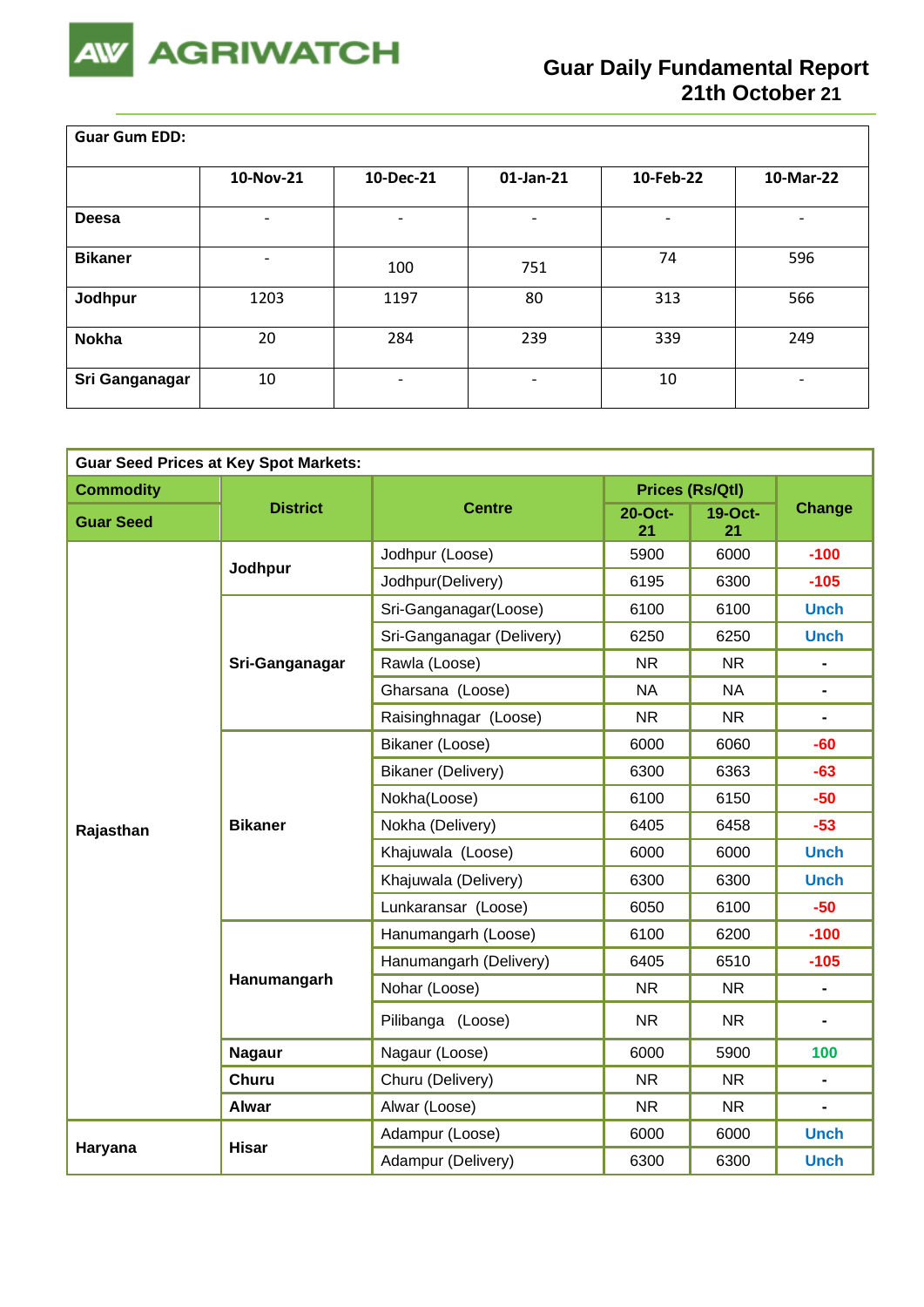

|                       |                    | Bhiwani (Delivery)  | 6500      | 6500      | <b>Unch</b>                  |
|-----------------------|--------------------|---------------------|-----------|-----------|------------------------------|
|                       | <b>Bhiwani</b>     | Siwani (Loose)      | 6200      | 6300      | $-100$                       |
|                       |                    | Sirsa (Loose)       | 5800      | 5900      | $-100$                       |
|                       |                    | Dhabwali (Loose)    | <b>NR</b> | <b>NR</b> | $\blacksquare$               |
|                       | <b>Sirsa</b>       | Dhabwali (Delivery) | <b>NR</b> | <b>NR</b> | $\blacksquare$               |
|                       |                    | Ellanabad (Loose)   | <b>NR</b> | <b>NR</b> | $\qquad \qquad \blacksquare$ |
|                       | <b>Fatehabad</b>   | Fatehabad (Loose)   | 6000      | 5400      | 600                          |
|                       | <b>Banaskantha</b> | Deesa (Loose)       | <b>NA</b> | <b>NA</b> | $\blacksquare$               |
|                       | Patan              | Patan (Loose)       | <b>NA</b> | 5775      | $\blacksquare$               |
| Gujarat               | Rajkot             | Rajkot (Loose)      | 5675      | 5725      | $-50$                        |
|                       | Jamnagar           | Dhrol (Loose)       | <b>NA</b> | <b>NA</b> | $\qquad \qquad \blacksquare$ |
| <b>Madhya Pradesh</b> | <b>Gwalior</b>     | Dabra (Loose)       | <b>NR</b> | <b>NR</b> | $\blacksquare$               |
| <b>Guar Gum</b>       |                    |                     |           |           |                              |
|                       | Jodhpur            | Jodhpur             | 11300     | 11500     | $-200$                       |
| Rajasthan             | <b>Alwar</b>       | Alwar               | <b>NR</b> | <b>NR</b> | $\blacksquare$               |
|                       | Hanumangarh        | Nohar               | <b>NR</b> | <b>NR</b> | $\blacksquare$               |
|                       | <b>Bhiwani</b>     | <b>Bhiwani</b>      | 11600     | 11600     | <b>Unch</b>                  |
| Haryana               |                    | Sirsa               | 11300     | 11500     | $-200$                       |
|                       | <b>Sirsa</b>       | Dhabwali            | <b>NR</b> | <b>NR</b> | $\blacksquare$               |
|                       |                    | Ellanabad           | NR.       | NR.       | $\blacksquare$               |
|                       | <b>Fatehabad</b>   | Fatehabad           | 11500     | 11500     | <b>Unch</b>                  |

| <b>Guar Seed Arrivals in Key Centers</b> |                 |                |                            |                 |                |  |  |  |
|------------------------------------------|-----------------|----------------|----------------------------|-----------------|----------------|--|--|--|
| <b>Commodity</b>                         |                 |                | <b>Arrivals (Quintals)</b> |                 |                |  |  |  |
| <b>Guar Seed</b>                         | <b>District</b> | <b>Centre</b>  | $20$ -Oct-<br>21           | $19-Oct-$<br>21 | <b>Change</b>  |  |  |  |
|                                          | Jodhpur         | Jodhpur        | NA                         | <b>NA</b>       | $\blacksquare$ |  |  |  |
|                                          |                 | Sri-Ganganagar | 600                        | 1000            | $-400$         |  |  |  |
|                                          |                 | Rawla          | <b>NR</b>                  | <b>NR</b>       |                |  |  |  |
|                                          | Sri-Ganganagar  | Gharsana       | <b>NA</b>                  | NA              |                |  |  |  |
|                                          |                 | Raisinghnagar  | <b>NR</b>                  | <b>NR</b>       | $\blacksquare$ |  |  |  |
|                                          |                 | <b>Bikaner</b> | 500                        | 500             | <b>Unch</b>    |  |  |  |
| Rajasthan                                |                 | Nokha          | 500                        | 400             | 100            |  |  |  |
|                                          | <b>Bikaner</b>  | Khajuwala      | 150                        | 100             | 50             |  |  |  |
|                                          |                 | Lunkaransar    | 700                        | 1000            | $-300$         |  |  |  |
|                                          |                 | Hanumangarh    | 200                        | 500             | $-300$         |  |  |  |
|                                          | Hanumangarh     | Nohar          | <b>NR</b>                  | <b>NR</b>       |                |  |  |  |
|                                          |                 | Pilibanga      | <b>NR</b>                  | <b>NR</b>       |                |  |  |  |
|                                          | <b>Nagaur</b>   | Nagaur         | <b>NA</b>                  | NA              |                |  |  |  |